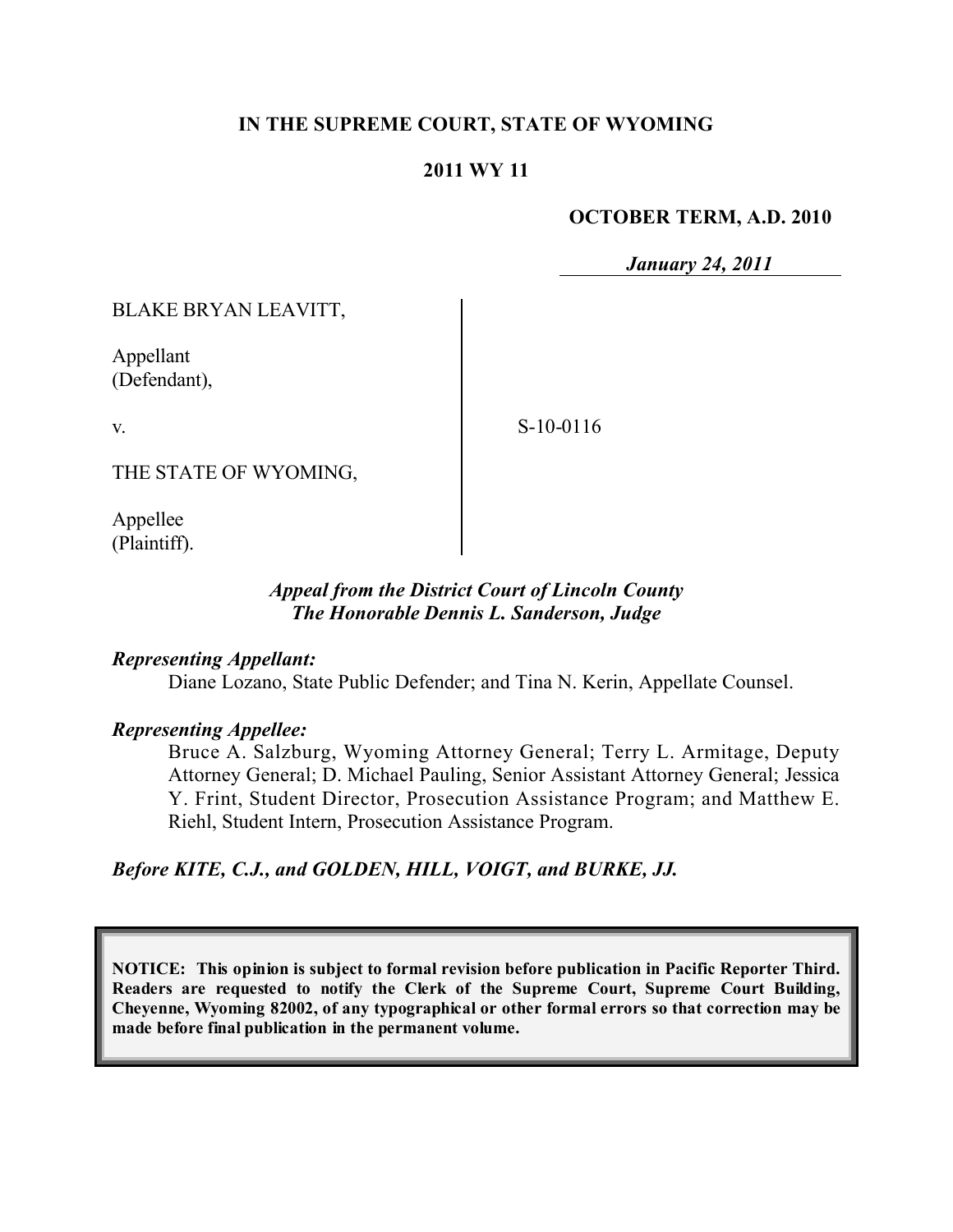**HILL,** Justice.

[¶1] After being convicted of four misdemeanors and felony interference with a peace officer, Blake Brian Leavitt claims the evidence was insufficient to support his conviction for felony interference. We affirm.

## **ISSUE**

[¶2] Leavitt's single issue before this Court is, as he phrases,

There was insufficient evidence to convict [Leavitt] of felony interference with a peace officer.

# **FACTS**

[¶3] On September 4, 2009, the Afton Police Department received a call that a vehicle was spinning tires in the gravel outside of a home. From the report given, Officer Aaron Jenkins of the Afton Police Department recognized the vehicle described as one owned by Blake Leavitt.

[¶4] Shortly after receiving this report, Officer Jenkins began following the vehicle but initially did not turn on any lights or sirens. After Leavitt's vehicle increased speed on hospital property, Officer Jenkins activated both his lights and sirens, and the pursuit of Leavitt ensued. Officer Jenkins called for backup to which Sheriff's Deputy Craig P. Thatcher responded. Thatcher attempted to stop Leavitt at an intersection to no avail.

[¶5] For the next several hours a high speed chase took place, taking the officers outside Afton, into Swift Creek Canyon, and into and back out of Idaho. At one point, Deputy Thatcher "semi-blocked" the parking lot of Swift Creek Canyon in an attempt to make Leavitt stop. Leavitt, however, did not stop and instead drove his vehicle directly at Deputy Thatcher. His actions influenced Deputy Thatcher to run behind his vehicle. Leavitt was finally apprehended after two of his tires were flattened by "stop sticks" and his engine caught on fire near Auburn, Wyoming. He was arrested after exiting his vehicle.

[¶6] Following a jury trial on February 16-17, 2010, Leavitt was convicted of Count I, Felony Interference with a Peace Officer; Count II, Fleeing or Eluding a Peace Officer; Count III, Fleeing or Eluding a Peace Officer; Count V, Reckless Driving; and Count VI, Possession of Marijuana. Count IV, Reckless Endangering, was dismissed. Leavitt was sentenced to the Wyoming State Penitentiary for not less than one and one-half years nor more than three years. This appeal followed.

# **STANDARD OF REVIEW**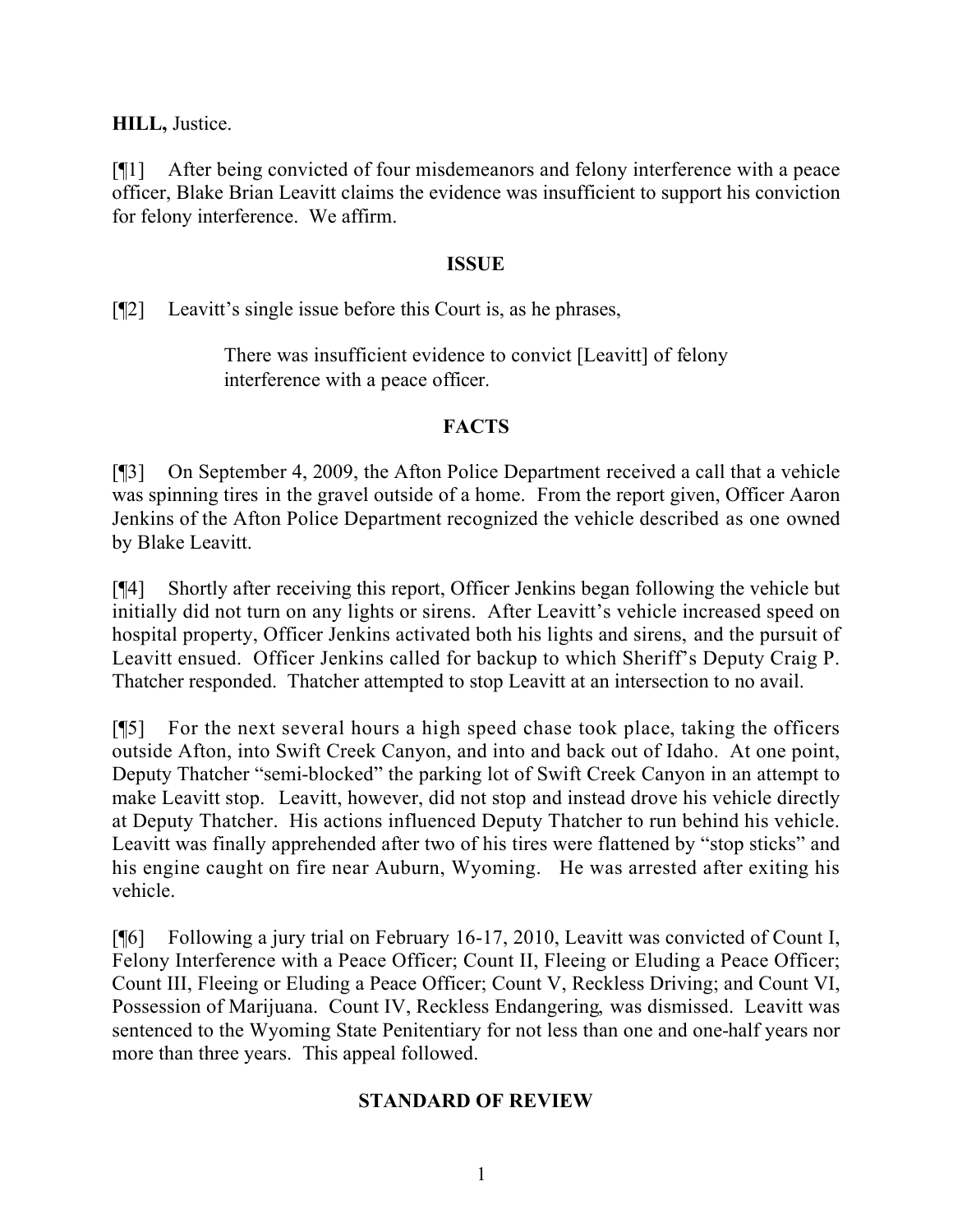[¶7] In *Gomez v. State,* 2010 WY 108, ¶ 19; 237 P.3d 393*,* 398-99 (Wyo. 2010), we stated:

> The benchmark for reviewing a sufficiency of the evidence claim is whether the evidence, when viewed in the light most favorable to the State, is adequate to permit a reasonable trier of fact to find guilt beyond a reasonable doubt. We will not substitute our judgment for that of the jury. Instead, we will determine whether a quorum of reasonable and rational individuals would, or even could, have found that the essential elements of the crime were proven beyond a reasonable doubt. *Pryor v. State*, 2009 WY 95, ¶ 7, 212 P.3d 635, 637 (Wyo. 2009).

### **DISCUSSION**

[¶8] Leavitt's only issue on appeal is whether the State presented sufficient evidence to the jury to find him guilty of interference with a peace officer in violation of Wyo. Stat. Ann. § 6-5-204(b). Leavitt takes issue with the charge that the State showed he had attempted to inflict bodily injury upon Deputy Thatcher when he drove his pickup directly at the deputy, causing him to run behind his patrol car to avoid being hit. Leavitt argues that his "specific intent" was not proven beyond a reasonable doubt. The State, on the other hand, argues that sufficient evidence existed to convict Leavitt.

[¶9] Wyo. Stat. Ann. § 6-5-204(b) (LexisNexis 2009) states in pertinent part:

(b) A person who intentionally and knowingly causes or attempts to cause bodily injury to a peace officer engaged in the lawful performance of his official duties is guilty of a felony punishable by imprisonment for not more than ten (10) years.

[¶10] In *Garcia v. State,* 777 P.2d 1091, 1095 (Wyo.1989), Garcia similarly appealed that the State's evidence was insufficient regarding his specific intent to cause bodily injury to a police officer. We explained as follows:

> In *Fuller* [*v. State*, 568 P.2d 900, 903-904 (Wyo. 2007)], we explained that, although the law presumes an individual to generally intend the natural consequences of his actions, it will not presume that he specifically intended any particular consequence. That is, a mere showing that certain conduct occurred which produced a particular result is legally